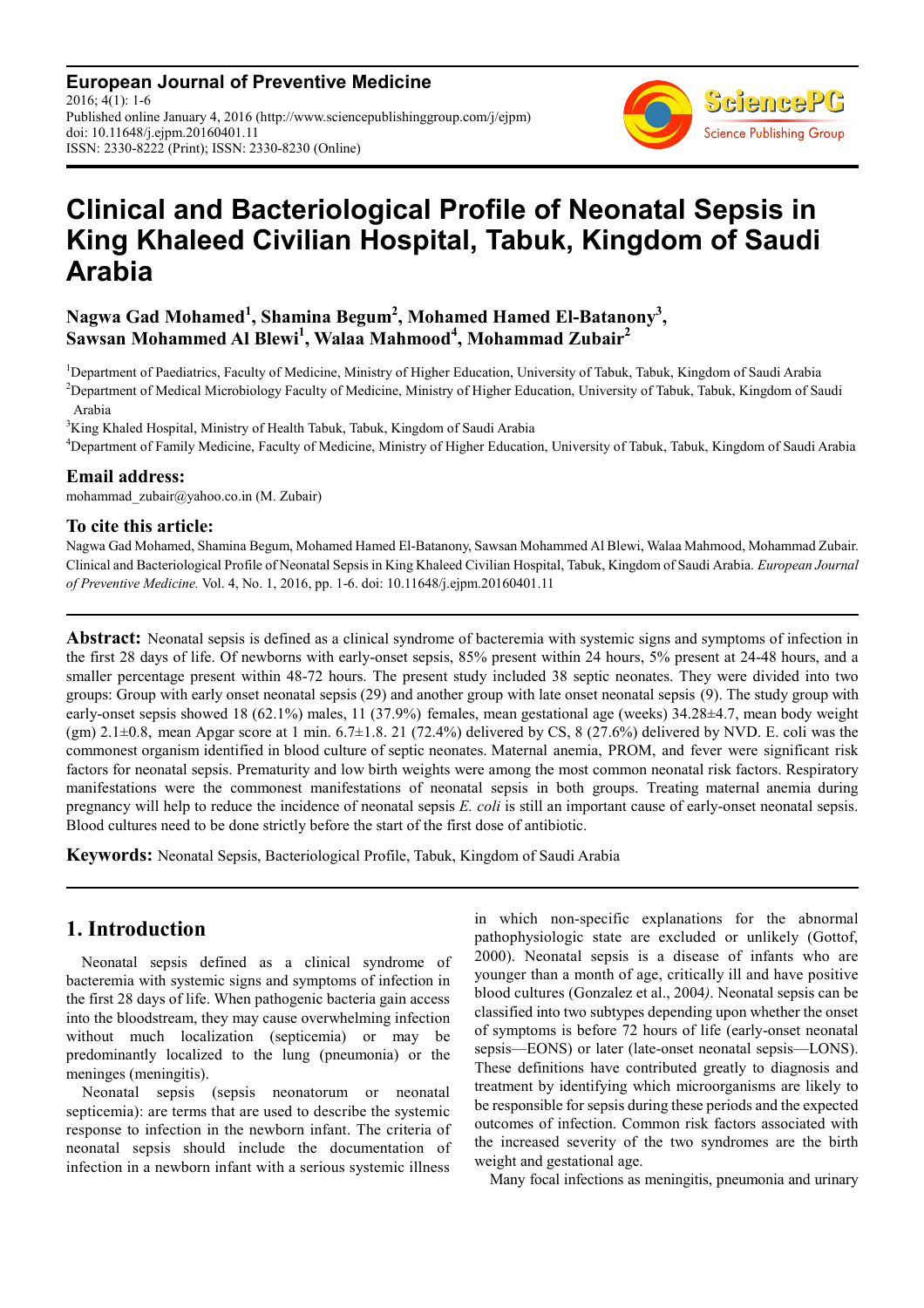tract infection that can occur in other age groups may occur in neonates as well, but infections in neonates have unique elements that differ from those in older age groups. In neonates focal symptoms and signs due to localized infections may be clinically imperceptible and difficult to differentiate on initial presentation from generalized blood stream infections *(Baltimore, 2002).* Neonatal sepsis is one of the major causes of morbidity and mortality in the newborn. Surviving infants can have significant neurological sequelae as a result of central nervous system (CNS) involvement. Septic shock or hypoxemia can occur secondary to severe parynchymal lung disease *(Chako and sohi, 2005).* An early, sensitive and specific laboratory test would be helpful to avoid the unnecessary treatment of uninfected patients that may results in over treatment or contribute to antibiotics resistance. Several leukocyte indices and acute-phase protein levels have been evaluated for the diagnosis of sepsis, and measurement of multiple plasma cytokines and leukocyte activation markers have showed promising results (Hodge et al., 2004). However, to date, no single laboratory test has provided rapid and reliable identification of early infected neonates. This inability has led to a search for new diagnostic markers (polin et al., 2003). Because of this, we planned to describe the main clinical and bacteriological profile of neonatal sepsis from King Khaled Civilian Hospital in Tabuk and the associated pathogens.

#### **2. Methodology**

This study is done on 38 neonates who were admitted to King Khaled Civilian Hospital – Tabuk in the period from June 2014- June 2015 who were diagnosed as neonatal sepsis. Neonates were divided into two groups: Group 1; Early onset group and Group 2; late onset neonatal sepsis group. All groups had been subjected to the following: A: Full detailed history including: maternal risk factors, maternal antibiotics, and cultures are taken on admission before antibiotic taken. B: Through clinical examination & evaluation for signs of sepsis. Diagnosis of sepsis using sepsis screening: CBC with differential: \*Total leucocytic count either leucocytosis > 25,000/cmm or leucopenia < 5,000/cmm. \*Platelets: thrombocytopenia < 100,000/cmm. \* I/T ratio: Immature neutrophils (band cells and myelocyte) to total neutrophils ratio  $(I/T) > 0.2$  means that immature neutrophils are over 20 percent of the total neutrophils. Acute phase reactants: CRP, Blood culture and sensitivity by standard methods.

Exclusion criteria: The followings are excluded from this study, neonates with:

- 1. Perinatal asphyxia.
- 2. Any surgical problems.

*Statistical methods*.

Descriptive and analytical statistics were performed on an IBM-compatible computer by using SPSS (statistical package for social science). Continous data were presented as mean  $\pm$  standard deviation (mean  $\pm$  SD), categorical data were presented in the form of numbers and percentages. The significant difference between means was determined by student-t-test. Inter-group comparison of categorical

data was performed by using chi-square test (X2) value. P values  $\leq 0.05$  were considered significant (Kirkwood & Sterne, 2003).

## **3. Results**

The present study included 38 septic neonates, divided into two groups: Group 1: Group with early onset neonatal sepsis (29) and Group 2: late onset neonatal sepsis (9).

Group 1 showed 18 (62.1%) males, 11 (37.9%)females, mean gestational age (weeks) 34.28±4.7, mean body weight  $(gm)$  2.1 $\pm$ 0.8, mean Apgar score at 1 min. 6.7 $\pm$ 1.8. 21 (72.4%) delivered by CS, 8 (27.6%) delivered by NVD whereas group 2 showed 5 (55.6%) males, 4 (44.4%) females, mean gestational age (wks) 37.7±2.3, mean body weight (gm) 2.5±0.7, mean Apgar score at 1 min. 2.5±0.7. Two (22.2%) delivered by CS, 7 (77.8%) delivered by NVD (Table 1).

As regards to maternal risk factors No risk factor in the majority of cases followed by maternal anemia, premature rapture of membrane (PROM) and maternal fever. While (5%) have antepartum haemorrhage and (16%) of the septic group have combined maternal risk factors (table 2, figure 1). As regards to neonatal risk factors we found that prematurity was the highest neonatal risk factor in septic neonates (table 3).

The comparison between the two groups according to the onset of all the clinical manifestation, the number of cases were higher in group 1 compared with group 2 but that difference were statistically insignificant (table 4 & figure 2) whereas the comparison between both groups according to sepsis screen revealed that, there is no statistically significant difference regarding all parameters except the hematocrit  $(p<0.04)$  which is less in late onset group (Table 5). The most identified organism, especially in the early onset group, is *E-coli*. The treatment summary of the study was summarized in table 6.



*Figure 1. Maternal risk factors in septic neonates.* 



*Figure 2. Clinical manifestations of the study groups.*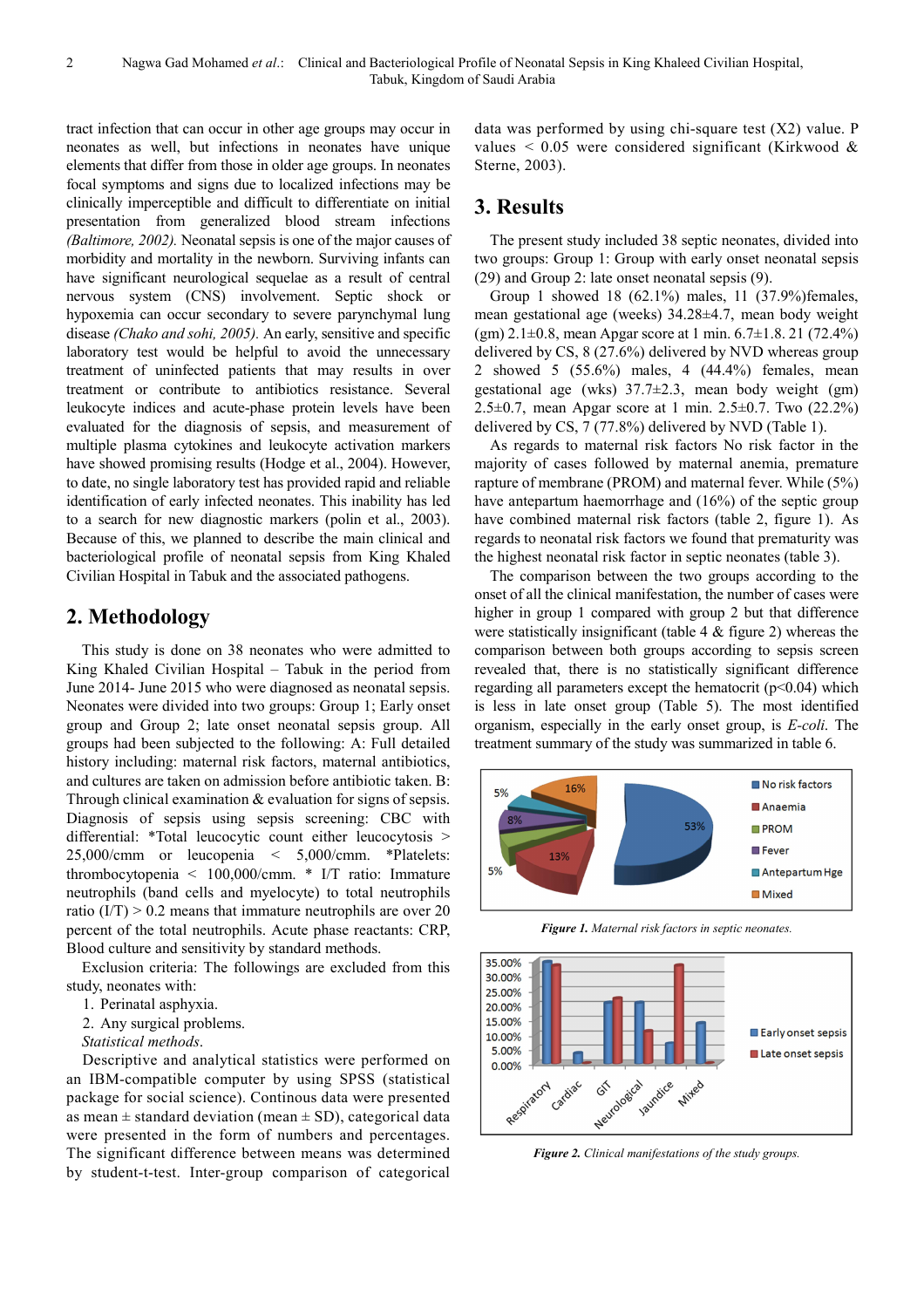|                        | Early onset sepsis N=29 | Late onset sepsis N=9 | <b>Ficher exact test</b> | P value |
|------------------------|-------------------------|-----------------------|--------------------------|---------|
| Sex                    |                         |                       |                          |         |
| Male                   | $18(62.1\%)$            | $5(55.6\%)$           | 0.122                    | 0.727   |
| Female                 | $11(37.9\%)$            | $4(44.4\%)$           |                          |         |
| Parity                 |                         |                       |                          |         |
| Primigravida           | $2(7.1\%)$              | $4(44.4\%)$           | 6.98                     | 0.008   |
| Multi                  | $26(92.9\%)$            | $5(55.6\%)$           |                          |         |
| Mother antibiotic      |                         |                       |                          |         |
| Yes                    | $13(44.8\%)$            | $8(88.9\%)$           | 5.39                     | 0.02    |
| N <sub>o</sub>         | $16(55.2\%)$            | $1(11.1\%)$           |                          |         |
| Mode of delivery       |                         |                       |                          |         |
| <b>NVD</b>             | 8(27.6%)                | 7(77.8%)              | 7.24                     | 0.007   |
| $\rm CS$               | $21(72.4\%)$            | $2(22.2\%)$           |                          |         |
| Fate                   |                         |                       |                          |         |
| Died                   | 6(20.7%)                | $0(0\%)$              | 2.2                      | 0.137   |
| Cured                  | $23(79.3\%)$            | $9(100\%)$            |                          |         |
| Birth weight           | $2.1 \pm 0.8$           | $2.5 \pm 0.7$         | 1.178                    | 0.247   |
| Mother age at delivery | $30.4 \pm 8.2$          | $26.89{\pm}4.7$       | 1.2                      | 0.231   |
| Gestional age          | 34.28±4.7               | $37.7 \pm 2.3$        | 2.09                     | 0.04    |
| APGAR scoring at 1 min | $6.7 \pm 1.8$           | $2.5 \pm 0.7$         | 2.4                      | 0.02    |

*Table 1. Demographic Data of Both Groups.*

#### *Table 2. Maternal risk factors in septic neonates.*

|                 | Early onset sepsis N=29 | Late onset sepsis $N=9$ | <b>Total</b> | <b>Ficher exact test</b> | P value |
|-----------------|-------------------------|-------------------------|--------------|--------------------------|---------|
| No risk factors | $12(41.4\%)$            | $8(88.9\%)$             | $20(52.6\%)$ | 10.9                     | < 0.001 |
| Anaemia         | $5(17.2\%)$             | $\theta$                | $5(13.2\%)$  | 1.8                      | 0.181   |
| <b>PROM</b>     | $2(6.9\%)$              | $\overline{0}$          | $2(5.3\%)$   | 0.655                    | 0.418   |
| Fever           | $2(6.9\%)$              | $1(11.1\%)$             | $3(7.9\%)$   | 0.168                    | 0.682   |
| Antepartum Hge  | $2(6.9\%)$              | $\theta$                | 2(5.35)      | 0.655                    | 0.418   |
| Combined        | $6(20.7\%)$             | $\Omega$                | $6(15.8\%)$  | 2.2                      | 0.137   |

Total  $x2 = 7.8$  p value = 0.17.

*Table 3. Neonatal risk factors in septic neonates.* 

|                                  | Early onset sepsis N=29 | Late onset sepsis $N=9$ | Total        | <b>Ficher exact test</b> | P value |
|----------------------------------|-------------------------|-------------------------|--------------|--------------------------|---------|
| Prematurity and low birth weight | $25(86.2\%)$            | 7(77.8%)                | $32(84.2\%)$ | $0.367*$                 | 0.545   |
| Congenital heart disease         | $2(6.9\%)$              | $1(11.1\%)$             | $3(7.9\%)$   | 0.168                    | 0.682   |
| Spine and genital anomalies      | $2(6.9\%)$              |                         | $2(5.3\%)$   | 0.655                    | 0.418   |
| Dysmorphic baby & ovarian cyst   | $\theta$                | $1(11.1\%)$             | $(2.6\%)$    | 0.319                    | 0.57    |

*Table 4. Clinical manifestations of the study groups.* 

| <b>Signs</b> | Early onset sepsis N=29 | Late onset sepsis $N=9$ | <b>Total</b> | <b>Ficher exact test</b> | P value |
|--------------|-------------------------|-------------------------|--------------|--------------------------|---------|
| Respiratory  | $10(34.5\%)$            | $3(33.3\%)$             | $13(34.2\%)$ | 0.004                    | 0.9     |
| Cardiac      | $1(3.4\%)$              | $\overline{0}$          | $1(2.6\%)$   | 0.319                    | 0.57    |
| <b>GIT</b>   | 6(20.7%)                | $2(22.2\%)$             | $8(21.1\%)$  | 0.009                    | 0.9     |
| Neurological | 6(20.7%)                | $1(11.1\%)$             | $7(18.4\%)$  | 0.419                    | 0.517   |
| Jaundice     | $2(6.9\%)$              | $3(33.3\%)$             | $5(13.2\%)$  | 4.2                      | 0.04    |
| Mixed        | $4(13.8\%)$             | $\overline{0}$          | $4(10.5\%)$  | 1.4                      | 0.234   |

Total  $x2 = 5.6$ . p value = 0.352.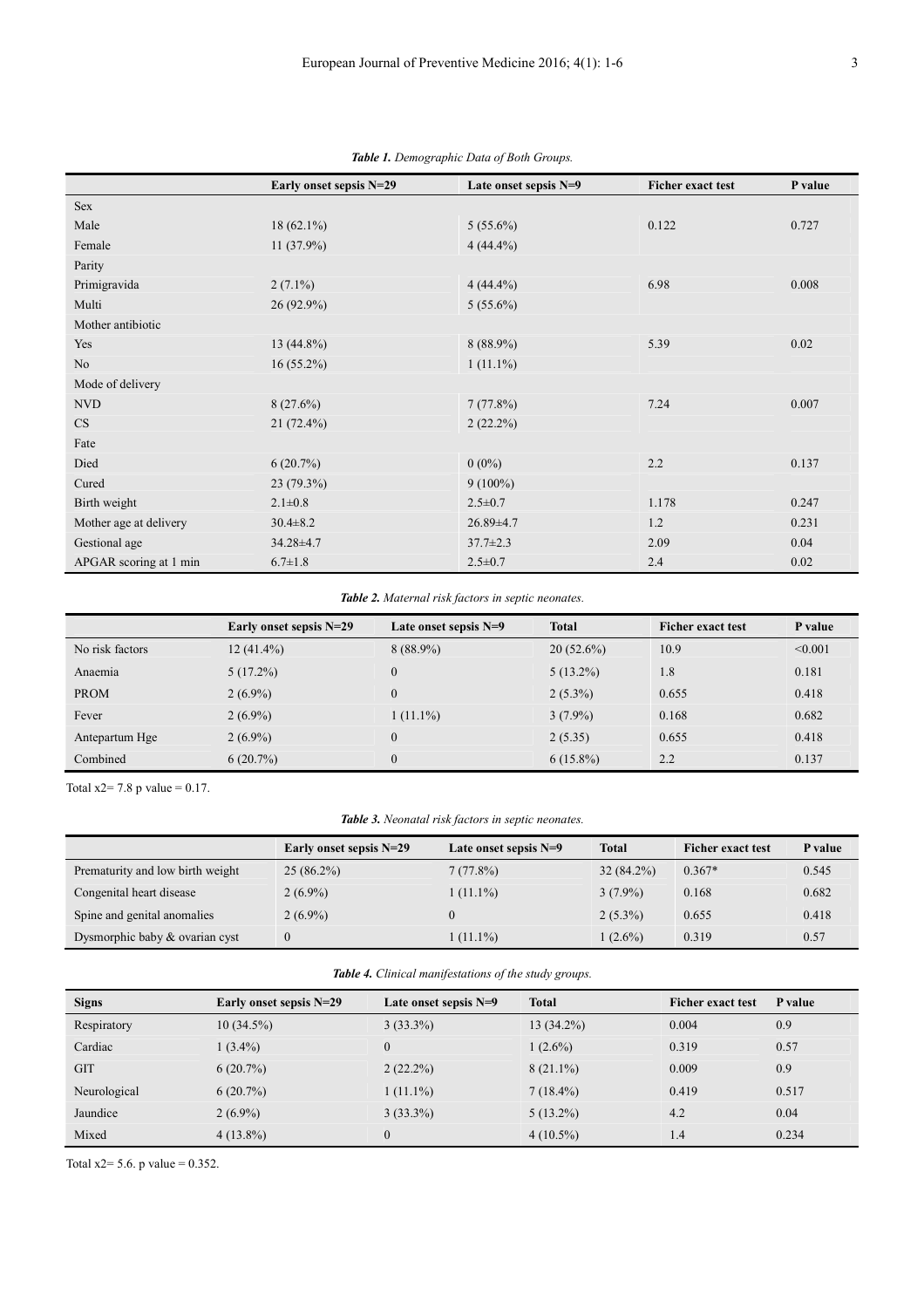4 Nagwa Gad Mohamed *et al*.: Clinical and Bacteriological Profile of Neonatal Sepsis in King Khaleed Civilian Hospital, Tabuk, Kingdom of Saudi Arabia

|                        | Early onset sepsis N=29 | Late onset sepsis N=9 | <b>Ficher exact test</b> | P value |
|------------------------|-------------------------|-----------------------|--------------------------|---------|
| Hct                    | $43.9 \pm 12.7$         | $34.01\pm6.9$         | $2.23*$                  | 0.032   |
| <b>WBCs</b>            | $19.02 \pm 16.9$        | $9.1 \pm 1.9$         | $1.7**$                  | 0.093   |
| Neutrophils            | $5.98 \pm 3.6$          | $4.7 \pm 3.2$         | $0.923**$                | 0.363   |
| <b>PLTs</b>            | $257.8 \pm 125.4$       | $329.9 \pm 166.3$     | $1.39**$                 | 0.172   |
| <b>CRP</b>             |                         |                       | $0.903***$               | 0.342   |
| $+ve$                  | 8(27.6%)                | $4(44.4\%)$           |                          |         |
| $-ve$                  | $21(72.4\%)$            | $5(55.6\%)$           |                          |         |
| Culture                |                         |                       | $359***$                 | 0.309   |
| $-ve$                  | $24(82.8\%)$            | 7(77.8%)              |                          |         |
| Ecoli                  | $4(13.8\%)$             | $1(11.1\%)$           |                          |         |
| Staph haemolyticus     | $\mathbf{0}$            | $1(11.1\%)$           |                          |         |
| $Coagulase - ve staph$ | $1(3.4\%)$              | $\boldsymbol{0}$      |                          |         |

*Table 5. Sepsis screen of the study groups.* 

 $*T$  test,  $**U$  test,  $**F$  icher exact test,  $***X^2$ .

|  |  |  |  |  |  |  | <b>Table 6.</b> Shows the treatment given to the newborns of the two groups. |
|--|--|--|--|--|--|--|------------------------------------------------------------------------------|
|--|--|--|--|--|--|--|------------------------------------------------------------------------------|

| <b>Antibiotic</b>          | Early onset sepsis N=29 | Late onset sepsis $N=9$ | <b>Total</b> | <b>Ficher exact test</b> | P value |
|----------------------------|-------------------------|-------------------------|--------------|--------------------------|---------|
| Penicillin & cephalosporin | $15(51.7\%)$            | $2(22.2\%)$             | $17(44.7\%)$ | 2.4                      | 0.119   |
| Penicillin & gentamicin    | $12(41.4\%)$            | $2(22.2\%)$             | $14(36.8\%)$ | 1.08                     | 0.297   |
| Vancomycin & cephalosporin |                         | $3(33.3\%)$             | $3(7.9\%)$   | 10.5                     | 0.001   |
| Vancomycin & penicillin    | $(3.4\%)$               | $1(11.1\%)$             | $2(5.3\%)$   | 0.8                      | 0.368   |
| Others                     | $(3.4\%)$               | $(11.1\%)$              | $2(5.3\%)$   | 0.8                      | 0.368   |

Total  $X2=13.2$ . p value  $=0.01$ .

# **4. Discussion**

Neonatal sepsis is the major leading cause of neonatal morbidity and mortality worldwide. (Stephen et al., 2008). In developing countries, sepsis is an important contributor to neonatal mortality and morbidity, accounting for just over a third of all neonatal deaths annually, as well as being the major reason for admission to the neonatal unit. (Bang et al., 1999). Early diagnosis and treatment of the newborn infant with suspected sepsis are essential to prevent severe and life threatening complications. It is mandatory to avoid unnecessary use of antibiotics to treat non-infected infants. Thus rapid diagnostic test (s) that differentiate infected from non-infected infants, particularly in the early newborn period, have the potential to make a significant impact on neonatal care (Hodge et al., 2004). Due to the immaturity of their immune system, neonates exhibit a high susceptibility for infections as well as a limited ability to confine these infections with a higher probability of unfavorable outcome. Determining the clinical risk profile sets the stages for the development of strategies directed at preventing poor outcome. (Bang et al., 1999).

This study was designed to study the clinical and bacteriological profile of neonatal sepsis in King Khaled Civilian hospital in Tabuk. This study is done on 38 neonates who were admitted to KKH with the diagnosis of neonatal sepsis from June 2014 till June 2015. Then newborns were subdivided into 2 groups early onset neonatal sepsis group and late onset neonatal sepsis group. All groups had been subjected to the following: Full detailed history, through clinical examination & evaluation for signs of sepsis, and laboratory screening of sepsis including CBC, CRP & blood culture. The results of our study showed that neonatal sepsis was more in the low birth weight babies (<2.5kg) than normal birth weight (2.5 to 4kg). Moreover, neonatal sepsis was more in those of low gestational age (Premature) than normal gestational age.

The premature newborns were at greater risk for mortality and they had the worst outcome in relation to the full term newborns. This is in agreement *of Ahrens et al., 2004* who found that prematurity is the most important neonatal factor predisposing to infection as they have 3-10 fold higher incidence of infection than full-term newborns.

This study revealed that there is an association between sex and neonatal sepsis, sepsis was more in male newborn than females in both early and late onset neonatal sepsis. This was in agreement with Karambin & Zarkesh (2011) stated that male infants have a fourfold increased risk to develop sepsis than females; this may be due to the presence of gene located on X-chromosome which is involved in the function of the thymus or with synthesis of immunoglobulin. However, Betty and Inderpreet (1997) did not observe any increase in incidence of sepsis among the studied male neonates. This study revealed that there was is an association between mode of delivery and neonatal sepsis. Neonatal sepsis was more in babies of mothers delivered by cesarean section than by normal delivery (in early onset group).

Neonatal sepsis was found in our study to be inversely proportionate to the Apgar scoring at 1minute. Neonatal sepsis was more in babies of multigravida mothers than primigravida. Neonatal sepsis in the early onset group was also found to be more in babies of mothers who did not take antibiotics during delivery.

Regarding maternal risk factors maternal anemia, PROM,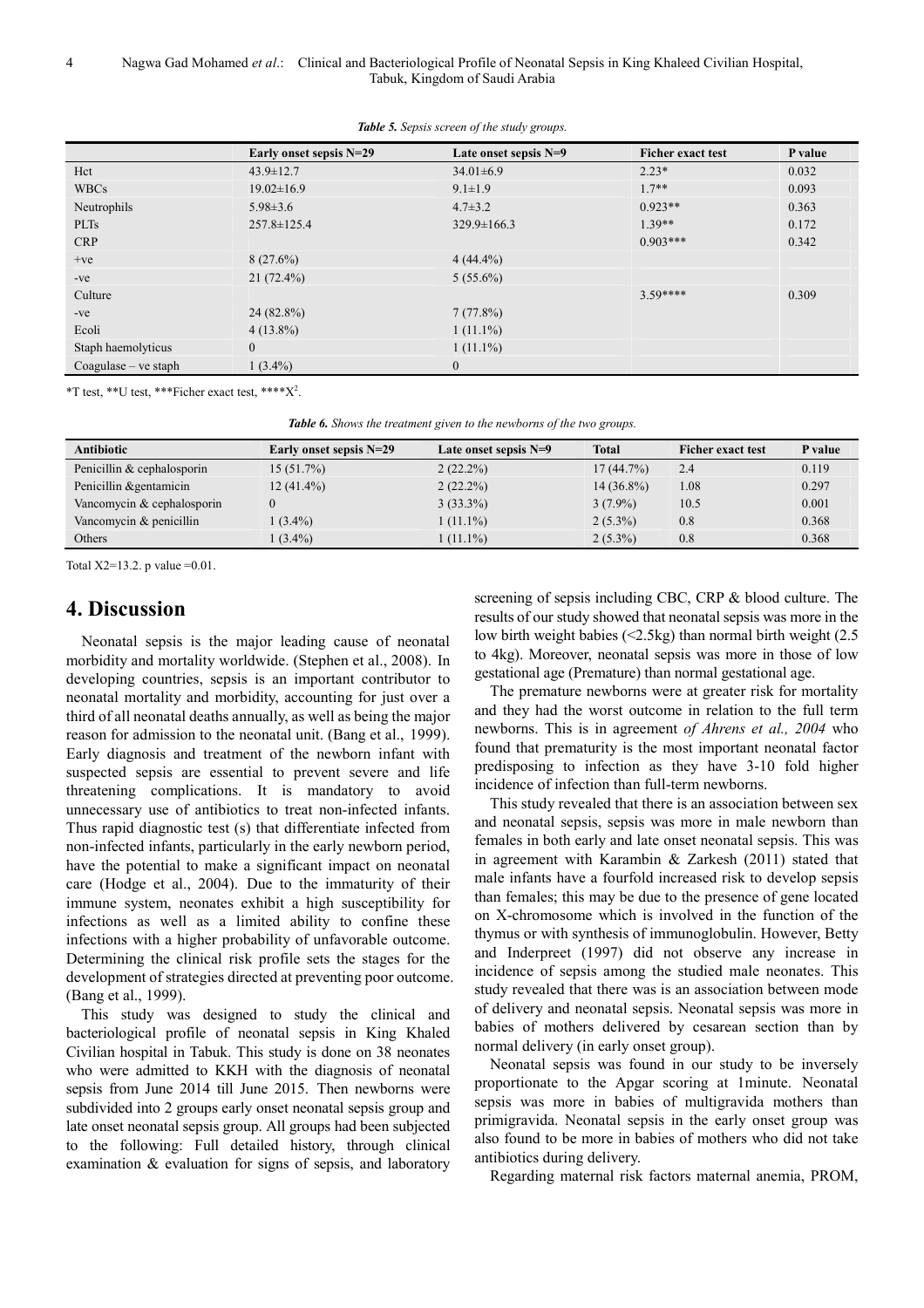fever, and anteartumhemorrhage were among the most prominent factors. While (20.7%) of the septic group have combined maternal risk factors and (53%) with no maternal risk factors. Gluck et al., (2006) found that the incidence of culture-proven sepsis in term neonates with premature rupture of membrane > 24 hours is 1.3%. This incidence increased to 8.7% when amnionitis was present. Also, Al-Qa and Al-Awaysheh (2005) noted that the incidence of neonatal sepsis was 11% among neonates with amaternal history of the premature rapture of membranes who did not receive perinatal antibiotic therapy.

As regards the types of bacteria isolated from blood cultures in the present study of 38 infants who survived beyond 3 days (21%) had 1 or more episodes of blood culture-proven late-onset sepsis. coagulase-negative staphylococci accounting for 3.4% of infections. The rate of infection was inversely related to birth weight and gestational age. Complications of prematurity associated with an increased rate of early-onset sepsis included patent ductus arteriosus, prolonged ventilation, prolonged intravascular access, bronchopulmonary dysplasia, and necrotizing enterocolitis. Infants who developed early-onset sepsis had a significantly prolonged hospital stay (mean length of stay: 10-20 days). They were significantly more likely to die than those who were uninfected (20.7% vs 79.3%), especially if they were infected with Gram-negative organisms (82.8%) or fungi (32%).

When we compare our results with that of Barbara J. Stoll. It is somewhat similar but in his results the severity of disease is more in late onset compared to the results that is early onset. Although other studies revealed that the most common etiologies of early onset sepsis include group B streptococci, E. coli, enterococcus species and Listeria monocytogenes (Klein and Marcy, 1999). This study revealed that respiratory manifestations were the commonest manifestations (34.5) with neonatal sepsis followed by neurological manifestations (20.7%), GIT manifestations (20.7%). As regard sepsis screen of the study groups: In the early onset sepsis group the Hct is more compared to late onset of sepsis group (the p-value to very less compared to others). The WBC count in early onset is more than late onset and the T is more than the p-value. Neutrophil are more in early and the p-value is half of the U-test. Platelets is less in early onset than the late and U-test is less than the p-value.

This result agreed with the study of Pherson & Juul (2005) who found that thrombocytopenia is a manifestation of sepsis and that the severity of thrombocytopenia is generally proportional to the severity of the infectious disease. CRP +ve are less compared to CRP-ve in both early and late onset. The fisher exact test is more compared to P-value. In this study CRP was found to be positive in almost all neonates who were blood culture +ve And this was in agreement of previous studies which found that CRP serves as a good examples of how such biochemical markers aid the neonatal clinicians in distinguishing infected from non infected neonates. (Ehl et al., 2005). Orlikwsky et al, 2004 found that it is not useful as an early phase infection marker but has good diagnostic utilities in the later phase

#### **5. Summary**

Neonatal sepsis is one of the major causes of morbidity and mortality in the newborn. Every year an estimated 30 million acquire infection & 1-2millions of these die. Infections are a frequent and important cause of morbidity and mortality in the neonatal period. A variety of factors contributed to this serious disease including maternal risk factors as premature rupture of membrane and others, besides neonatal risk factors as prematurity and invasive procedures*.* Diagnosis of neonatal sepsis is difficult because the clinical signs are subtle and non-specific and laboratory tests including the "gold standard" blood culture are not always reliable. Many potential markers (acute phase reactants, cell surface markers, and cytokines) are not routinely available to the laboratory, and most likely combinations of markers will ensure a greater diagnostic accuracy. The treatment for suspected neonatal sepsis should be initiated promptly once diagnostic studies have been obtained. This study is designed to study the clinical and bacteriological profile of neonatal sepsis in 38 neonates admitted to KKH in the period between June 2014 to June 2015. This study is done on 38 neonates who were divided into 2 groups: early onset neonatal sepsis and late-onset neonatal sepsis. Each group had been subjected to the following: Full detailed history, through clinical examination & evaluation for signs of sepsis, and laboratory screening of sepsis including CBC, CRP & blood culture. The results of our study showed that the rate of infection was inversely related to birth weight and gestational age.

The premature newborns were at greater risk for mortality and they had the worst outcome in relation to the full term newborns. This study revealed that there is an association between sex and neonatal sepsis, sepsis was more in male newborn than females in both early and late onset neonatal sepsis. This study revealed that there was is an association between mode of delivery and neonatal sepsis. Neonatal sepsis was more in babies of mothers delivered by cesarean section than by normal delivery (in early onset group). Regarding maternal risk factors maternal anemia, PROM, fever, and anteartumhemorrhage were among the most prominent factors. Prematurity and low birth weight were among the most common neonatal risk factors. Respiratory manifestations were the commonest manifestations of neonatal sepsis in both groups. *E. coli* was the commonest organism identified in blood culture of septic neonates. W*e conclude the following:* 

- Maternal anemia, PROM and fever were significant risk factors for neonatal sepsis.
- Prematurity and low birth weight was among the most common neonatal risk factors.
- Respiratory manifestations were the commonest manifestations of neonatal sepsis in both groups.
- *E. coli* was the commonest organism identified in blood culture of septic neonates.

Recommendations: From this study we recommend the following: